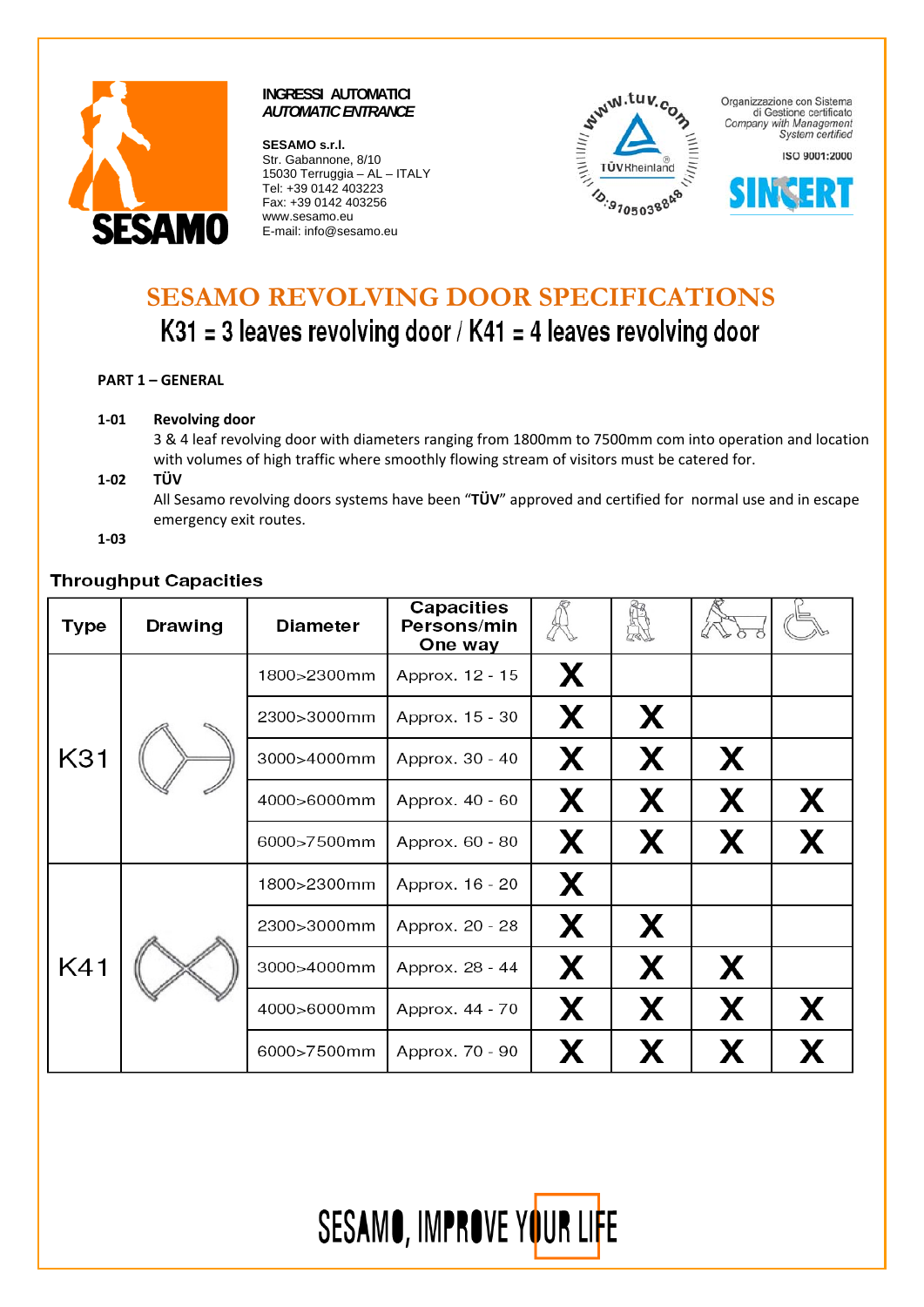

**SESAMO s.r.l.**  Str. Gabannone, 8/10 15030 Terruggia – AL – ITALY Tel: +39 0142 403223 Fax: +39 0142 403256 www.sesamo.eu E-mail: info@sesamo.eu



Organizzazione con Sistema di Gestione certificato Company with Management System certified

ISO 9001:2000



#### **PART 2 – PRODUCT**

#### **2‐01 Door construction**

#### **2‐01a ‐ Dimensions**

Outer diameter 1600mm to 7500mm Canopy height  $250$ mm to  $\emptyset$  4000mm / 350mm to 7500mm Passage height 2000mm to 4500mm Bespoke solution available on request

#### **2‐01b ‐ Door wings**

Three or four leaves with 65mm aluminium profiles, with integrated brush seals. Centre of turnstile with profiles, one mechanical lock in one leaf (lockable from inside)

- With 8, 10, 12mm tempered safety glass
- *OPTIONAL:* With 8, 10, 12mm LAMINATED safety glass
- *OPTIONAL:* Bullet resistant glass
- *OPTIONAL:* Aluminium panels
- *OPTIONAL:* All types of glass on request
- *OPTIONAL:* Horizontal stainless steel handles (304 brushed)
- **OPTIONAL:** Vertical stainless steel handles (304 brushed)
- *OPTIONAL:* Break out system
- *OPTIONAL:* Central display cabinet
- *OPTIONAL:* One or two leaves foldable manually once you have opened the locking manually, it might facilitate a free passage
- *OPTIONAL:* Electro magnetic lock

#### **2‐01c ‐ Curved side walls**

Curved side wall with 65mm aluminium profiles

- With 8, 10, 12mm laminated safety glass
- *OPTIONAL:* Bullet resistant glass
- *OPTIONAL:* Aluminium panels
- **OPTIONAL:** All types of glass on request

## **2‐01d ‐ Canopy**

Steel frame construction with integrated insulation, bottom view encased with aluminium panels (number of panels depends on diameter of the door), ceiling removable for inspection, upper ceiling connection closed with a white chipboard (dust roof and not watertight)

- **OPTIONAL:** Weather-proof canopy with integrated waterspouts
- *OPTIONAL:* Aluminium panels
- *OPTIONAL:* Top finish of the canopy with aluminium plate
- *OPTIONAL:* Integrated recessed low-voltage lighting (20W)
- **OPTIONAL:** Integrated recessed low-voltage lighting (DIODE)
- **OPTIONAL:** Integrated air-curtain with vent pointing to the entrance lobby

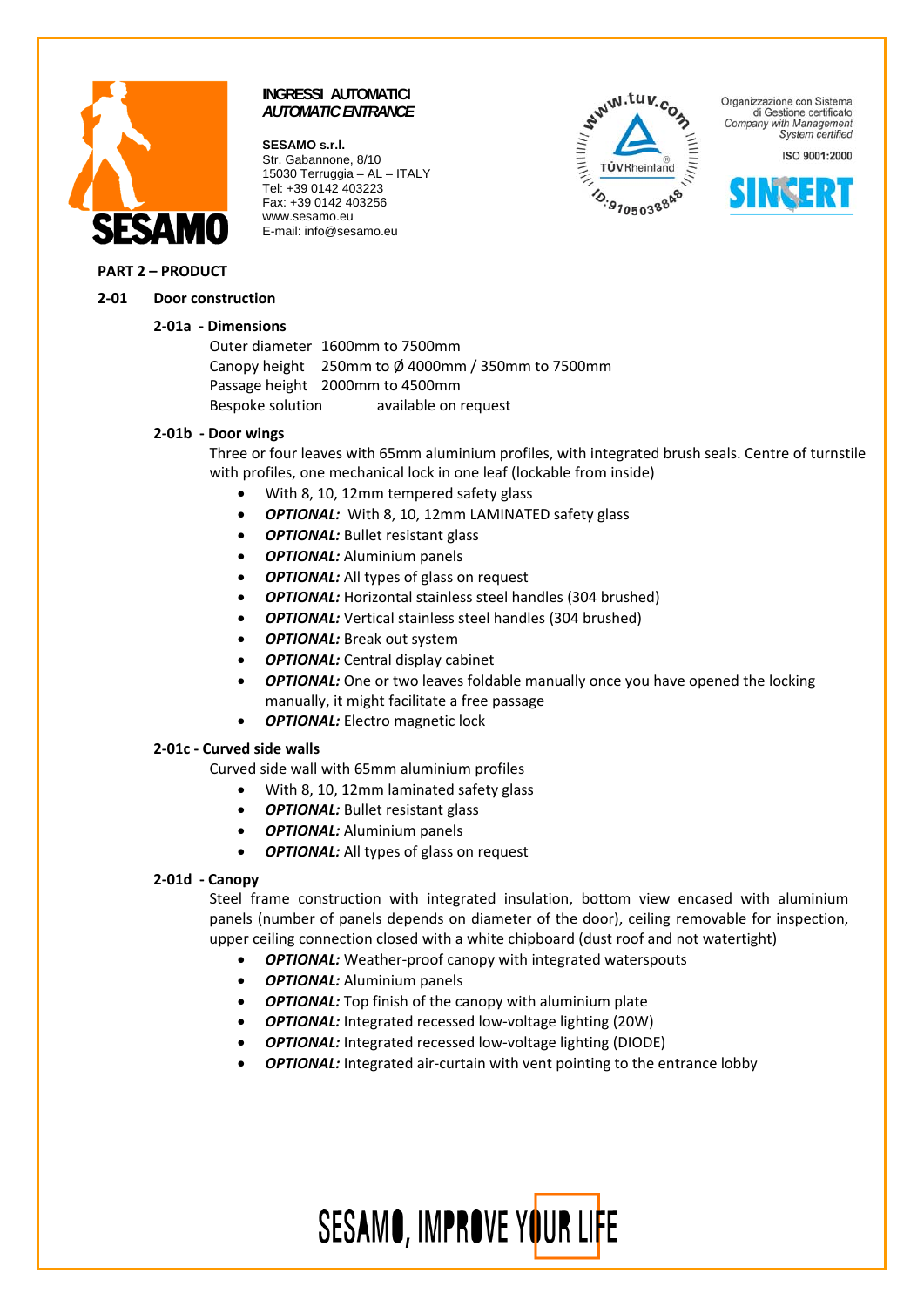

**SESAMO s.r.l.**  Str. Gabannone, 8/10 15030 Terruggia – AL – ITALY Tel: +39 0142 403223 Fax: +39 0142 403256 www.sesamo.eu E-mail: info@sesamo.eu



Organizzazione con Sistema di Gestione certificato Company with Management System certified

ISO 9001:2000



## **2‐01e ‐ Optional Night Lock**

Double leaves, external sliding of drum wall, framed with 65mm aluminium profiles. Lock from both sides via profile cylinder shoot blot lock.

- With 8, 10, 12mm laminated safety glass
- *OPTIONAL:* Bullet resistant glass
- *OPTIONAL:* Aluminium panels
- *OPTIONAL:* All types of glass on request
- **OPTIONAL:** Inside sliding of drum wall
- *OPTIONAL:* Electro magnetic lock
- *OPTIONAL:* with "dead man" drive unit
- **OPTIONAL:** with "automatic" drive unit

## **2‐01f ‐ Optional**

Revolving doors are standard assembly on finished floor (finished floor should be  $+$  or  $-$  3mm)

- **OPTIONAL:** Floor frame Stainless steel (304) floor frame which support the door (depth 65mm)
- *OPTIONAL:* Floor mat ‐ Cleaning mat with 22mm aluminium grid

## **2‐02 Door equipment**

#### **2‐02a ‐ Drive system**

Electric mechanism full automatic with microprocessor controlled system. Turnstile allows a particularly comfortable passage and always stops in a airtight closed position. Maintenance friendly as all peripheral connections can be plugged in. motor with over current detection Different drives system are possible

- Manual version (up to 3000mm diameter)
- Automatic positioning after having pushed manually (up to 3000mm diameter)
- Push & Go (up to 3000mm diameter)
- Full automatic
- Security revolving door (up to 2400mm diameter) (always with floor ring)

## **2‐02b ‐ Electricity voltage**

| Main voltage                                                  |                                      |                                            |            |  |  |  |  |
|---------------------------------------------------------------|--------------------------------------|--------------------------------------------|------------|--|--|--|--|
|                                                               | 230VAC / 50Hz                        |                                            |            |  |  |  |  |
| Control voltage                                               | 24VDC (protective extra low voltage) |                                            |            |  |  |  |  |
| Motor voltage                                                 | 58 V switch mode                     |                                            |            |  |  |  |  |
| Level of protection                                           | 1                                    |                                            |            |  |  |  |  |
| <b>Enclosure rating</b>                                       | <b>IP20</b>                          |                                            |            |  |  |  |  |
| One motor from:<br>$\bullet$<br>Two motors from:<br>$\bullet$ |                                      | 1800 > 3500mm diameter - Power consumption | max 300VA  |  |  |  |  |
|                                                               |                                      | 3500 > 4200mm diameter - Power consumption | max 500VA  |  |  |  |  |
| Three motors from:<br>$\bullet$                               |                                      | 4200 > 6000mm diameter - Power consumption | max 800VA  |  |  |  |  |
| Four motors from:<br>$\bullet$                                |                                      | 6000 > 7000mm diameter - Power consumption | max 1000VA |  |  |  |  |
| Five motors from:<br>$\bullet$                                |                                      | 6000 > 7500mm diameter - Power consumption | max 1300VA |  |  |  |  |
|                                                               |                                      |                                            |            |  |  |  |  |

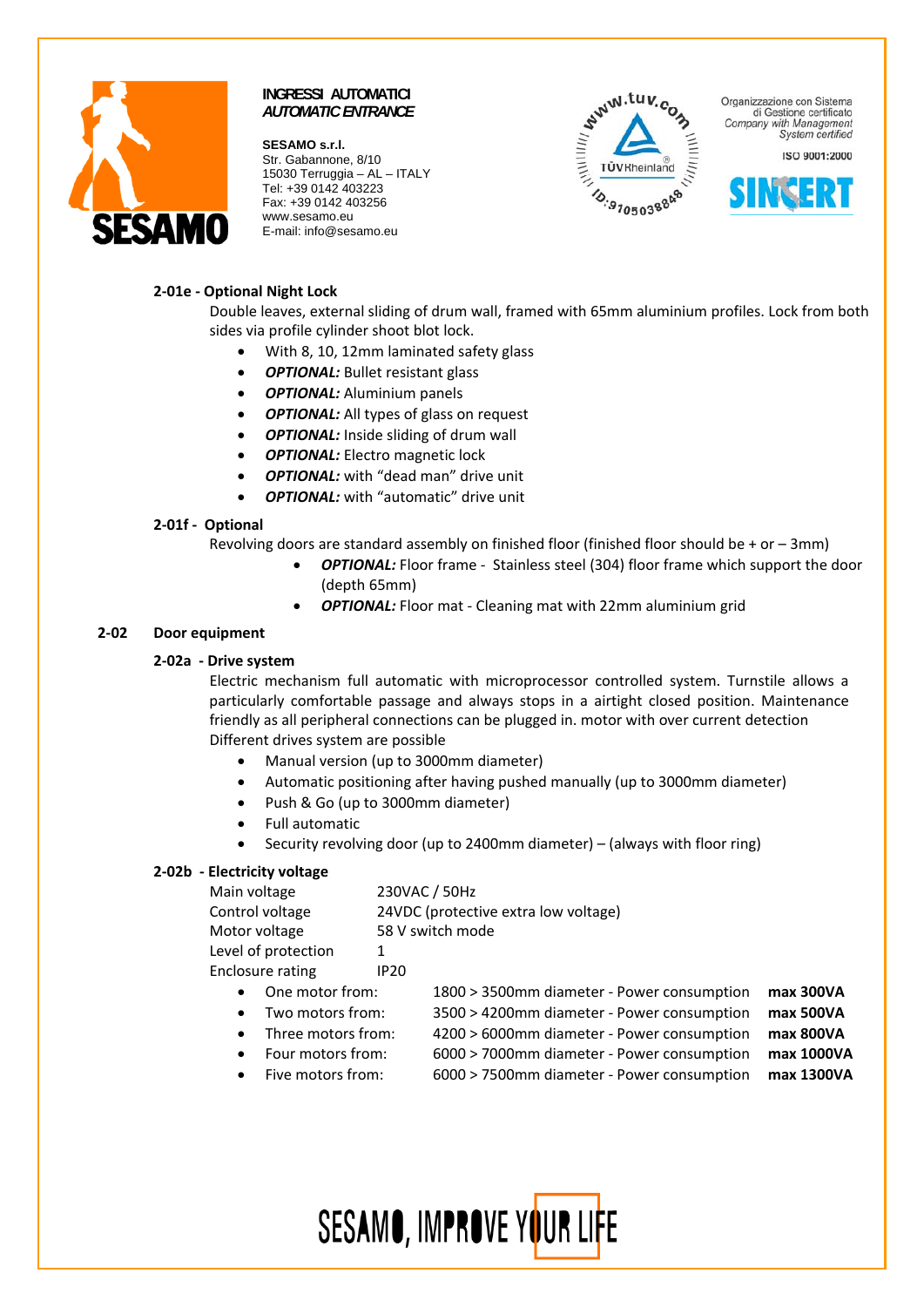

**SESAMO s.r.l.**  Str. Gabannone, 8/10 15030 Terruggia – AL – ITALY Tel: +39 0142 403223 Fax: +39 0142 403256 www.sesamo.eu E-mail: info@sesamo.eu



Organizzazione con Sistema di Gestione certificato Company with Management System certified

ISO 9001:2000



## **2‐02c ‐ Controls and security equipments**

- Key operated switch
	- OFF AUTOMATIC PERMANENT ‐ HAND
- Emergency OFF switch
	- By pushing the emergency OFF switch the door immediately stops.
- Movement detectors
	- Detecting the presence of a person, the door turns 360°
	- Safety vertical contact strips at the edges

To avoid injuries occurring between rotating door wings and drums wall vertical contact strips are installed. When the strips are activated the door immediately stops.

Safety horizontal contact strips for heel protection

## **Optional up to 3500mm diameter**

At the bottom part of the door wings, horizontal contact strips are installed for heel protection. When the strips are activated the door immediately stops.

• Vertical sensor at leading edges

## **Optional up to 3500mm diameter**

The safety rubber strips on the vertical mullion additionally ensure a safe operation. Those sensors are only active if the distance of the turnstile wings is 500mm in front of the mullion. When the sensors are activated in the 500mm space the door will immediately stops.

• 4SAFE horizontal sensors strips

## **Optional up to 4000mm diameter**

These infrared sensors strips on the turnstile wings on top will detect the area in front on the turnstile. If an object or a person remains in this area the turnstile will go automatically in slow speed. If the person moves away from this detection area the turnstile will automatically speed up at original speed.

• *OPTIONAL***:** Disabled access activation

When using the handicapped push button in operating switch position "AUTOMATIC" or "PERMANENT", the rotor turns at least 360° in slow speed.

**OPTIONAL:** Electromagnetic lock for the turnstile (see paragraph 2-01b)

One electromagnetic lock to close the turnstile:

- 1) *Or* locked by power failure
- 2) *Or* unlocked by power failure

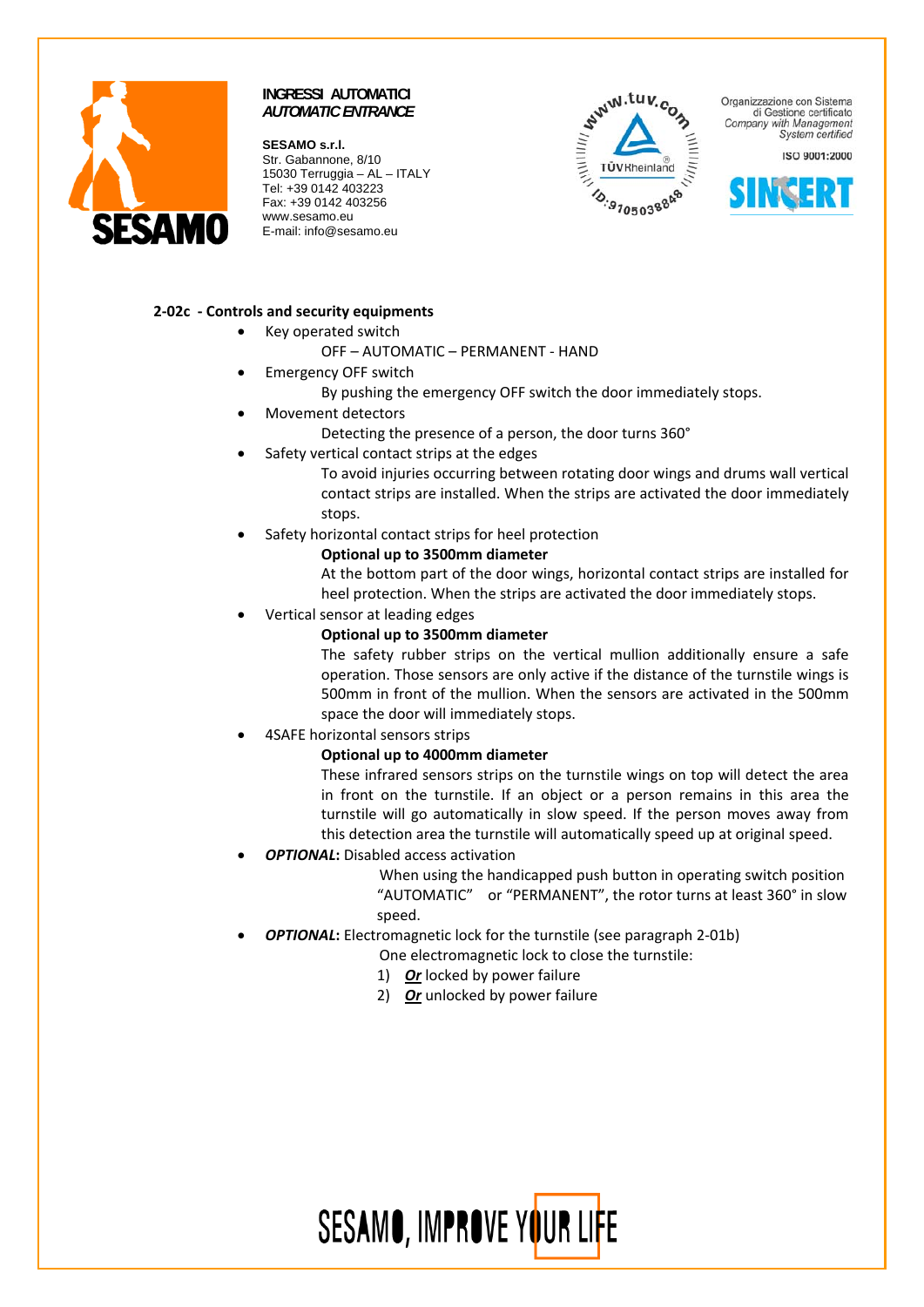

**SESAMO s.r.l.**  Str. Gabannone, 8/10 15030 Terruggia – AL – ITALY Tel: +39 0142 403223 Fax: +39 0142 403256 www.sesamo.eu E-mail: info@sesamo.eu



Organizzazione con Sistema di Gestione certificato Company with Management System certified

ISO 9001:2000



## **ONLY FOR SECURITY REVOLVING DOORS (up to 2400mm diameter)**

- Electrical contact mats in the drum of the floor
	- ‐If an authorized person steps of the contact mat after passing the code card reader, the turnstile turn for 90°
	- ‐If an unauthorized person steps of the contact mat, the turnstile turns backwards in slow motion and push the unauthorized person back.
- Code card reader (by other), only the contact coming from
	- ‐The code card reader sends a release impulse to the revolving door

## **2‐03 Door finish**

The following finishes are available for the enclosure walls, rotating doors leaves and ceiling.

- Painted coating RAL colours
- Anodized coating
- Stainless steel cover type 304
	- o Brushed
	- o Mirror finishing
	- o As per sample
- **Bronze** cover
	- o Brushed
	- o Mirror finishing
	- o As per sample
- Wooden colour according to our palette

## **PART 3 – EXECUTION**

#### **3‐01 Installation**

#### **3‐01a ‐ Inspection**

Installer must examine the location and advise the Contractor of any site condition unacceptable for proper installation of product. These condition include but are not limited to the following:

- Door can be installed on finished floor or with a floor ring
- Finished floor must be dead level at any point within footprint of the door
- Power supply must be installed

Installation shall not begin until these unacceptable condition are rectified.

#### **3‐01b ‐ Erection**

Install revolving doors in accordance with manufacture's printed instructions. Set unit level, plumb, and with uniform hairline joints. Anchor securely into place. Use only factory trained installers.